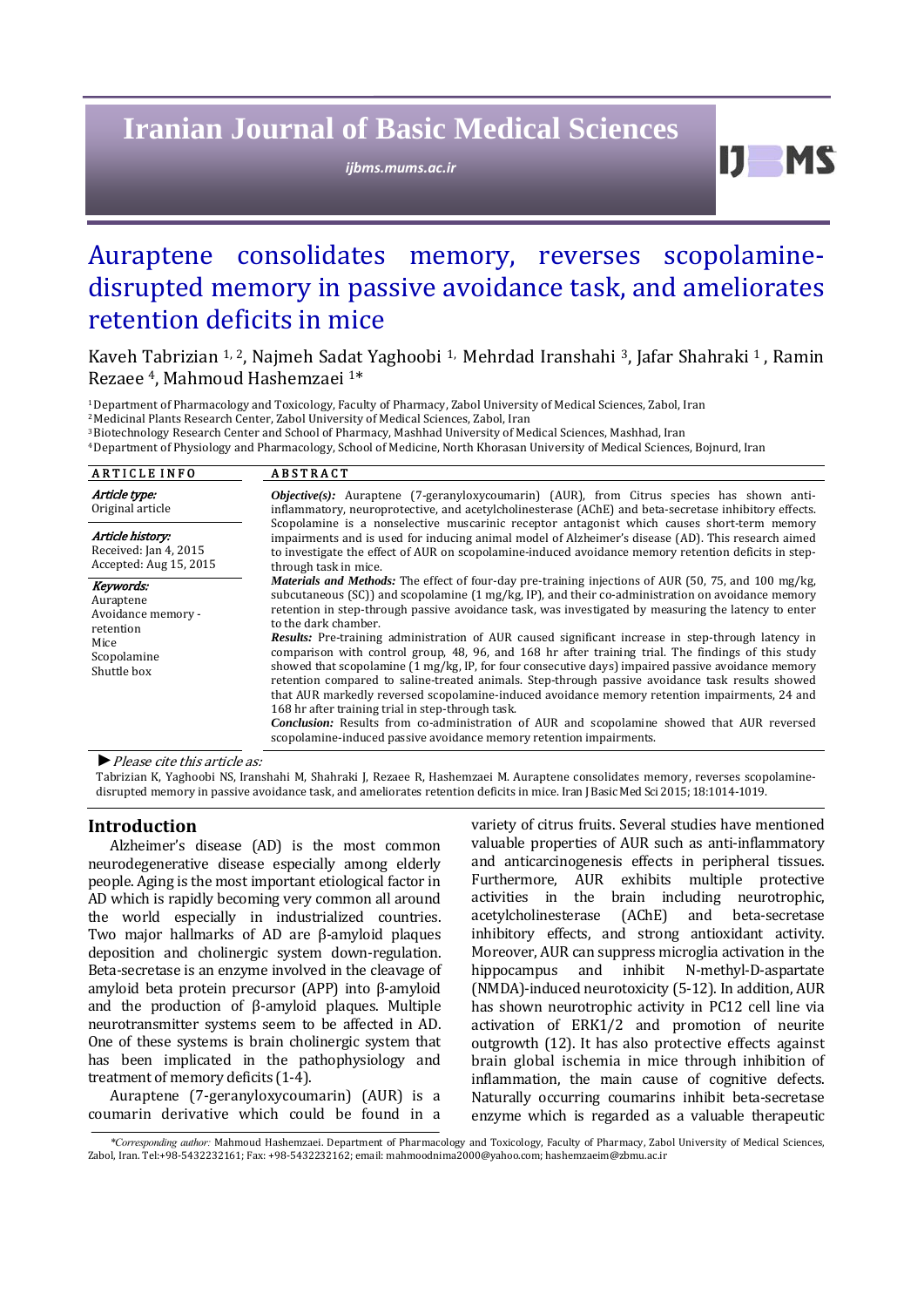#### target for the treatment of AD  $(7, 8)$ .

Scopolamine is a nonselective muscarinic receptor antagonist. It decreases acetylcholine level in the hippocampus and causes learning acquisition deficits, which make it a useful pharmacological tool to induce a partial model of the AD (13).

This study assessed the effects of AUR on the cognitive performance of scopolamine‐treated animals. As AUR was found to cause dose-dependent neuroprotective effects, different doses of AUR (50,  $75$ , and  $100$  mg/kg, subcutaneous (SC)) were chosen to investigate its effects on scopolamineinduced avoidance memory retention deficits in step-through passive avoidance task in mice.

## **Materials and Methods**

## *Animals*

Adult male mice  $(30-35 \text{ g}, \text{n=7})$  were obtained from Zabol University of Medical Sciences, Zabol, Iran, and housed at normal ambient temperature  $(22-23 \text{ } ^{\circ}C)$  with a 12:12 hr light:dark cycle. Animals were trained and tested during the light period. All methods used in this study were in accordance with Helsinki declaration.

## *Drugs*

AUR was provided by Dr. Iranshahi, Mashhad University of Medical Sciences, Mashhad, Iran. Briefly, it was synthesized through the reaction of 7-hydroxycoumarin  $(1 M)$  with trans-geranyl bromide  $(1.5 M)$  in acetone, at room temperature. The reaction was done in the presence of 1,8-Diazabicyclo[5.4.0]undec-7-ene (DBU) (2M). The resulting mixture was concentrated under reduced pressure and purified by column chromatography using petroleum ether/ethyl acetate  $(9:1, v/v)$  to produce white crystals  $(9)$ . To provide injection preparation, AUR was dissolved in dimethyl sulfoxide (DMSO)/polyethylene glycol (PEG) 300 (1:1) solutions (10). Scopolamine was purchased from Sigma (St Luis, MO, USA) and dissolved in sodium chloride 0.9%. 

## *Apparatus; passive avoidance training and testing*

One-trial passive avoidance learning task was selected as the tool for behavioral assessment to measure associative memory retention in mice. For this purpose, an apparatus consisted of two identical illuminated and non-illuminated boxes was used. At first, all animals were allowed to habituate in the experimental chamber without shock and mice with no tendency to enter the dark room were excluded. For the acquisition trial, animals were placed individually in the illuminated compartment of automated passive avoidance system (UgoBasile, Comerio, Italy). The apparatus was activated by pressing the pedal. The guillotine door was raised after 10 sec allowing the animal to enter the dark compartment. After that, the guillotine door was closed and animals were given an inescapable foot-shock  $(0.2 \text{ mA})$ , for 2 sec (on training day). The retention tests were conducted 24, 48, 96, and 168 hr after the training session (without shock). The latency time (cut off 300 sec) to enter the dark compartment was recorded.

#### *Experiment 1*

In this part, effects of AUR were assessed by passive avoidance task. Animals were treated with AUR (50, 75, and 100 mg/kg, SC) for four consecutive days. On the 4<sup>th</sup> day, 30 min after the last injection, animals were trained in step‐through passive avoidance task and 24, 48, 96, and 168 hr after the training, passive avoidance memory retention was assessed. Control animals received DMSO/PEG 300  $(1:1)$  (AUR was dissolved in DMSO/PEG) and tested in the same manner.



#### *Experiment* **2**

Here, scopolamine (1 mg/kg, IP) was administered for four consecutive days. At the end of the  $4<sup>th</sup>$  day and 30 min after the last injection, animals were trained in step-through passive avoidance task and 24, 48, 96, and 168 hr after the training, passive avoidance memory retention was evaluated. Control animals received saline (scopolamine was dissolved in saline) and tested in the same manner.

Finally, effects of AUR on scopolamine-induced memory impairment were assessed. At first, AUR (50, 75, and  $100 \text{ mg/kg}$ , SC) was injected and 15 min later, scopolamine  $(1 \text{ mg/kg}, \text{ IP})$  was administered. AUR and scopolamine were administered for four consecutive days. However, 30 min after the last injection, animals were trained in step-through passive avoidance task and 24, 48, 96, and 168 hr after the training, passive avoidance memory retention was assessed.

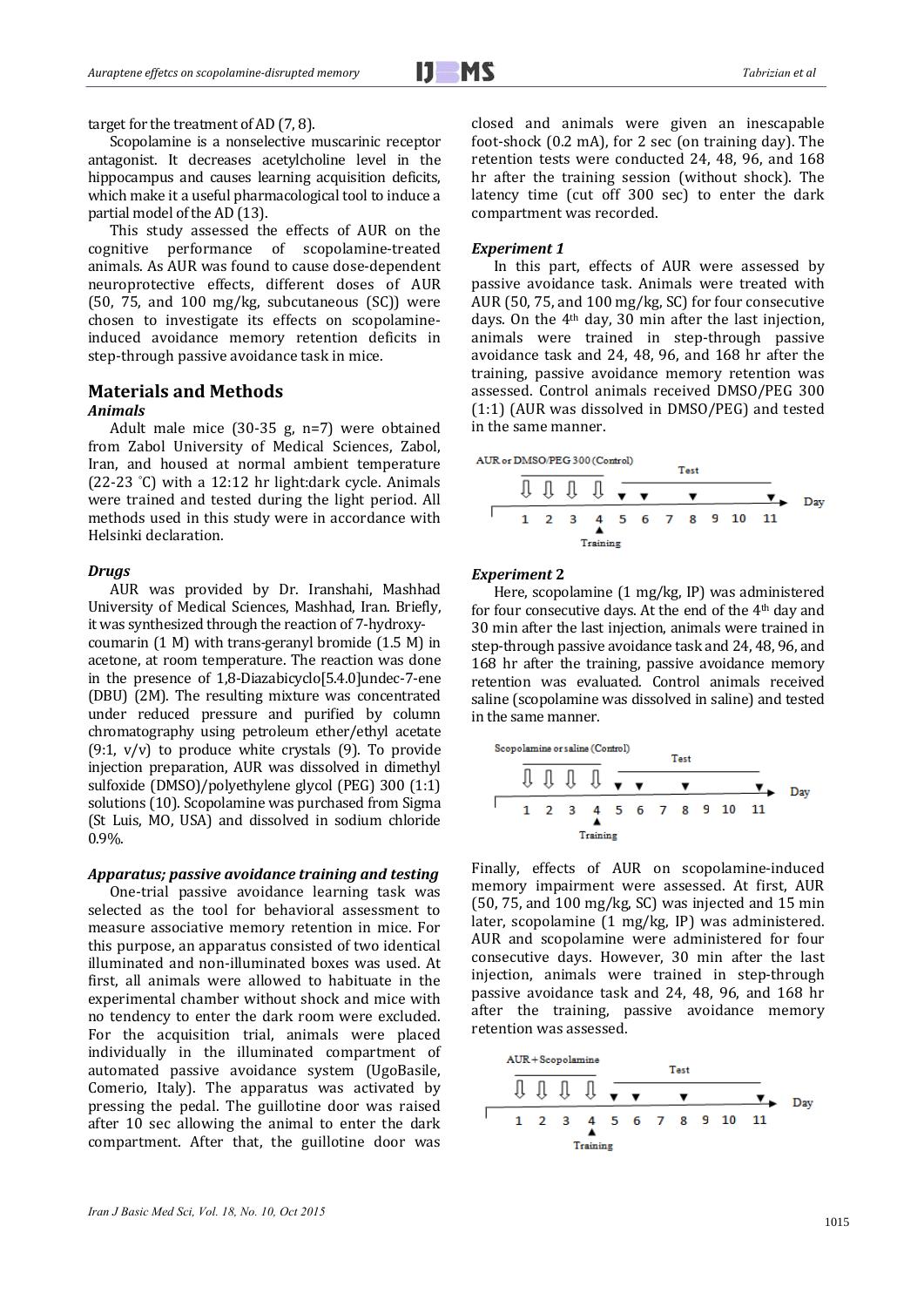

**Figure 1 (A-D).** Pre-training effects of auraptene (AUR) administration (4 days, SC) on avoidance memory retention after 24 (A), 48 (B), 96 (C), and 168 hr (D) in step-through passive avoidance task. Each value represents the mean±SEM for 7 mice. \**P*<0.05, \*\**P*<0.01 and \*\*\*P<0.001 show significant differences from control [DMSO/PEG 300 (1:1)] group

#### *Data analysis*

Data are expressed as means±SEM and were analyzed using one-way analysis of variance (ANOVA). For multiple comparisons, Newman-Keuls *post-hoc* test was used. Statistical significance was set at  $P<0.05$ .

#### **Results**

## *Pre‐training administration effects of AUR on passive avoidance memory retention in step‐ through task in mice*

Four-days pre-training administration of AUR (50, 75, and 100 mg/kg, SC) caused significant increase in step-through latency in comparison with control group after  $48$  (Figure 1B),  $96$  (Figure 1C), and  $168$  hr (Figure 1D).

## *The effects of AUR on scopolamine‐induced avoidance memory retention impairments in step‐ through task in mice*

The results showed that pre-training administration of scopolamine  $(1 \text{ mg/kg}, \text{ IP}, \text{ for four consecutive})$ days) impaired passive avoidance memory retention in step-through task. There were significant differences between scopolamine and control (saline-treated) animals, 24 (Figure 2A*, P*<0.001), 48 (Figure 2B, *P*<0.05), 96 (Figure 2C, *P*<0.01), and 168 hr (Figure 2D, *P*<0.001) after training trial in step-through task.

AUR (50, 75, and 100 mg/kg, SC) was administered 15 min before scopolamine  $(1 \text{ mg/kg}, \text{ IP})$  for four consecutive days. Step-through passive avoidance task results showed that AUR markedly reversed scopolamine-induced avoidance memory retention impairments, 24 (Figure 2A) and 168 hr (Figure 2D) after training trial in step-through task.

#### **Discussion**

In the present study, we investigated the effects of AUR on scopolamine-induced avoidance memory retention impairment in the passive avoidance task in mice. Our results showed that administration of scopolamine  $(1 \text{ mg/kg}, \text{ IP})$  for four consecutive days, induced impairment of passive avoidance retention which was able to impair retention memory processes. We found that AUR can consolidate memory and reverse avoidance memory impairment induced by scopolamine. Central and peripheral modification of neurotransmission is involved in learning ability. It has been suggested that cholinergic system plays an important role in learning and memory processes. Scopolamine is a nonselective muscarinic receptor antagonist that induces senile and Alzheimer-type dementia (14, 15).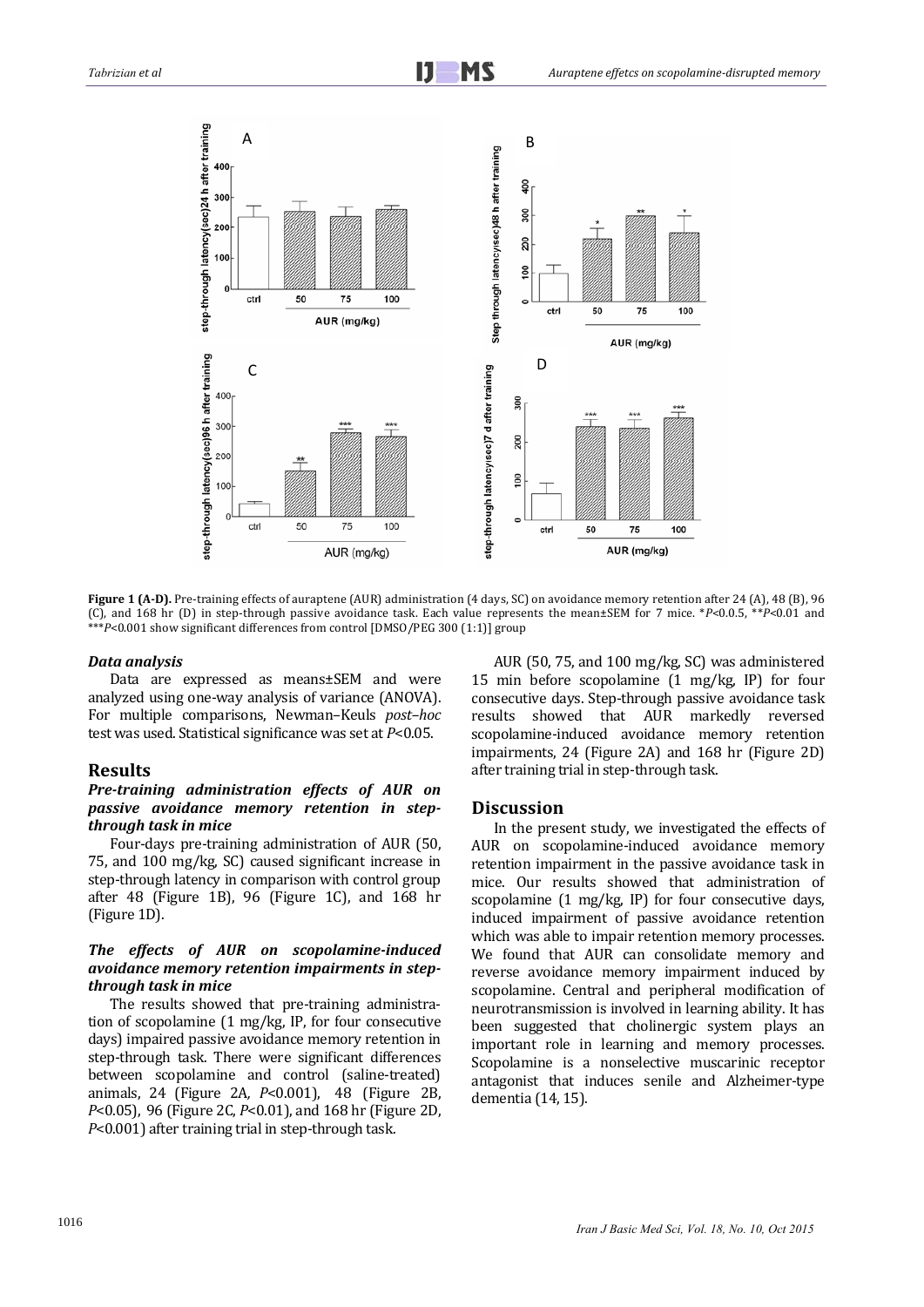

**Figure 2 (A–D).** The effects of auraptene (AUR) on scopolamine–induced memory retention impairments in step-through task after 24 (A), 48 (B), 96 (C), and 168 hr (D). \* *P*<0.05 and \*\**P*<0.01 show significant differences from control (saline-treated) animals. #*P*<0.05, ##*P*<0.01, and ###P<0.001 show significant differences from scopolamine-treated group. Each value represents the mean±SEM for 7 mice

It has been reported that AUR has strong antioxidant effects (10). Many studies confirmed that AUR also has antioxidant effects on central nervous system as well as peripheral tissues. It has been already found that AUR can suppress microglial activation and ameliorate expression of cyclooxygenase-2 (COX-2) in astrocytes in the hippocampus following brain ischemia (10). 

Memory consolidating effects are not solely mediated via antioxidant and free radical scavenging effects of AUR, but it has been reported that inhibition of COX-2 enzyme protects delayed neuronal cell death in neurodegenerative diseases including Parkinson's and Alzheimer's disease (16-18). In addition, AUR has shown neuroprotective effects against NMDA-induced neuro-degeneration (5).

Also, AUR potentiates central muscarinic cholinergic system. It was cleared that muscarinic system is one of the most important systems involved in memory especially in acquisition and cognition. It has been shown that AUR inhibits AChE enzyme moderately. Cholinergic hypothesis is the most widely accepted theory of AD development (19-21).

The beta-secretase enzyme has been recognized as a valuable target for the treatment of AD. This enzyme is known to be incorporated in the production of amyloid beta plaques via cleavage of amyloid beta protein precursor. Beta‐secretase inhibitors are strongly related to drugs that have been used for the treatment of AD. A study done by Marumoto and colleagues showed that naturally occurring coumarins like AUR at different concentrations inhibit beta-secretase (8, 7).

cAMP has an important role in the long-term potentiation (LTP) via activation of cAMP response element binding (CREB) through protein synthesis (22). Activated CREB recruits the CREB binding protein (CBP) to the promoter regions of cAMPresponsive genes associated with growth of dendrite, changing morphology, improving synaptic plasticity, and long-term memory  $(12, 23)$ . It is known that AUR strongly induces ERK1/2, consequently phosphorylates CREB in PC12 cell line and cortical neuronal cell line, resulting in memory consolidation (12). 

AUR has anti-inflammatory, anti-hypertensive, antioxidant, anti-bacterial, and immunomodulatory effects  $(5, 24-30)$ . Inflammation is implicated in the progress of neurodegenerative diseases including AD and Parkinson's disease (18). The other possible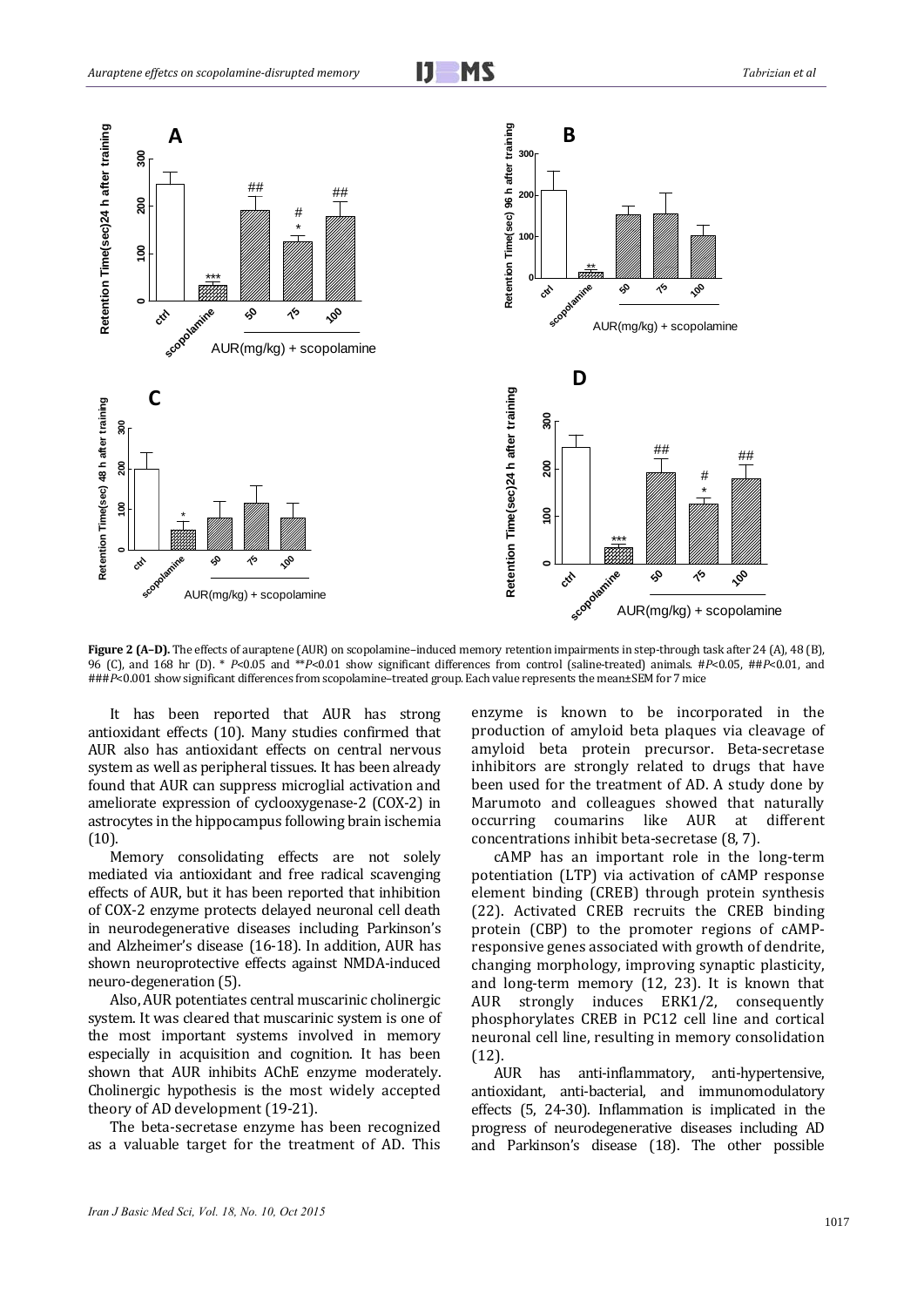mechanisms for memory consolidating effects of AUR are modulation of estrogen receptor (ER) and inhibition of acyl-CoA:cholesterol acyltransferase (ACAT). Based on the ACAT enzyme inhibitory and ER modulatory effects of AUR, Medina *et al* suggested that AUR could be considered as a useful agent in the treatment of AD (31).

#### **Conclusion**

Our study showed that AUR reverses scopolamineinduced avoidance memory retention deficits in stepthrough task in mice. Findings of this study suggest that AUR may restore memory processes partly via modulation of cholinergic pathways.

## **Acknowledgment**

The results described in this paper were part of a Pharm D thesis which was supported by Zabol University of Medical Sciences, Zabol, Iran. 

#### **References**

1. Gutierres JM, Carvalho FB, Schetinger MR, Agostinho P, Marisco PC, Vieira JM, et al. Neuroprotective effect of anthocyanins on acetylcholinesterase activity and attenuation of scopolamine-induced amnesia in rats. Int J Dev Neurosci 2014; 33:88-97.

2. Warburton EC, Koder T, Cho K, Massey PV, Duguid G, Barker GR, *et al.* Cholinergic neurotransmission is essential for perirhinal cortical plasticity and recognition memory. Neuron 2003; 38:987-996.

3. Murphy KJ, Foley AG, O'connell AW, Regan CM. Chronic exposure of rats to cognition enhancing drugs produces a neuroplastic response identical to that obtained by complex environment rearing. Neuropsychopharmacology 2006; 31:90-100.

4. Jafari MR, Zarrindast MR, Djahanguiri B. Influence of cholinergic system modulators on morphine statedependent memory of passive avoidance in mice. Physiol Behav 2006: 88:146-151.

5. Epifano F, Molinaro G, Genovese S, Ngomba RT, Nicoletti F, Curini M. Neuroprotective effect of prenyloxycoumarins from edible vegetables. Neurosci Lett 2008: 443:57-60.

6. Furukawa Y, Okuyama S, Amakura Y, Watanabe S, Fukata T, Nakajima M, et al. Isolation and characterization of activators of ERK/MAPK from citrus plants. Int J Mol Sci 2012; 13:1832-1845.

7. Marumoto S, Miyazawa M. beta-secretase inhibitory effects of furanocoumarins from the root of Angelica dahurica. Phytother Res 2010; 24:510-513.

8. Marumoto S, Miyazawa M. Structure-activity relationships for naturally occurring coumarins as  $\beta$ secretase inhibitor. Bioorg Med Chem 2012; 20:784-788. 

9. Askari M, Sahebkar A, Iranshahi M. Synthesis and purification of 7-prenyloxycoumarins and herniarin as bioactive natural coumarins. Iran J Basic Med Sci  $2009.12.63-69$ 

10. Okuyama S, Minami S, Shimada N, Makihata N, Nakajima M, Furukawa Y. Anti-inflammatory and neuroprotective effects of auraptene, a citrus coumarin, following cerebral global ischemia in mice. Eur J Pharmacol 2013; 699:118-123.

11. Onozuka H, Nakajima A, Matsuzaki K, Shin RW, Ogino K, Saigusa D, et al. Nobiletin, a citrus flavonoid, improves memory impairment and Abeta pathology in a transgenic mouse model of Alzheimer's disease. I Pharmacol Exp Ther 2008; 326:739-744.

12. Furukawa Y, Watanabe S, Okuyama S, Nakajima M. Neurotrophic effect of citrus auraptene: neuritogenic activity in PC12 cells. Int J Mol Sci 2012; 13:5338‐5347. 

13. Seifhosseini S, Jahanshahi M, Moghimi A, Aazami NS. The effect of scopolamine on avoidance memory and hippocampal neurons in male wistar rats. Basic Clin Neurosci 2011; 3:9‐15 

14. Azami NS, Piri M, Oryan S, Jahanshahi M, Babapour V, Zarrindast MR. Involvement of dorsal hippocampal alpha-adrenergic receptors in the effect of scopolamine on memory retrieval in inhibitory avoidance task. Neurobiol Learn Mem 2010; 93:455-462. 

15. Klinkenberg I, Blokland A. A comparison of scopolamine and biperiden as a rodent model for cholinergic cognitive impairment. Psychopharmacology (Berl) 2011; 215:549-566.

16. Nakayama M, Uchimura K, Zhu RL, Nagayama T, Rose ME, Stetler RA, et al. Cyclooxygenase-2 inhibition prevents delayed death of CA1 hippocampal neurons following global ischemia. Proc Natl Acad Sci USA 1998; 95:10954-10959.

17. McGeer EG, Klegeris A, McGeer PL, Inflammation, the complement system and the diseases of aging. Neurobiol Aging 2005; 26:94-97.

18. Qin L, Wu X, Block ML, Liu Y, Breese GR, Hong JS, et *al*. Systemic LPS causes chronic neuroinflammation and progressive neurodegeneration. Glia 2007; 55:453‐462. 

19. Loizzo MR, Tundis R, Menichini F, Menichini F. Natural products and their derivatives as cholinesterase inhibitors in the treatment of neurodegenerative disorders: an update. Curr Med Chem 2008; 15:1209-1228. 

20. Miyazawa M, Tougo H, Ishihara M. Inhibition of acetylcholinesterase activity by essential oil from Citrus paradisi. Nat Prod Lett 2001; 15:205-210.

21. Karimi Gh, Iranshahi M, Hosseinalizadeh F, Riahi B, Sahebkar A. Screening of acetylcholinesterase inhibitory activity of terpenoid and coumarin derivatives from the genus *Ferula*. Pharmacologyonline 2010; 1:566-574.

22. Frey U, Huang YY, Kandel ER. Effects of cAMP simulate a late stage of LTP in hippocampal CA1 neurons. Science 1993; 260:1661-1664.

23. Sharifzadeh M, Tavasoli M, Naghdi N, Ghanbari A, Amini M, Roghani A. Post-training intrahippocampal infusion of nicotine prevents spatial memory retention deficits induced by the cyclo-oxygenase-2specific inhibitor celecoxib in rats. J Neurochem 2005; 95:1078‐1090. 

24. Iranshahi M, Kalategi F, Rezaee R, Shahverdi AR, Ito C, Furukawa H, et al. Cancer chemopreventive activity of terpenoid coumarins from *Ferula* species. Planta Med 2008; 74:147‐150. 

25. Soltani F, Mosaffa F, Iranshahi M, Karimi G, Malekaneh M, Haghighi F, et al. Auraptene from *Ferula szowitsiana* protects human peripheral lymphocytes against oxidative stress. Phythoter Res 2010; 24:85‐89.